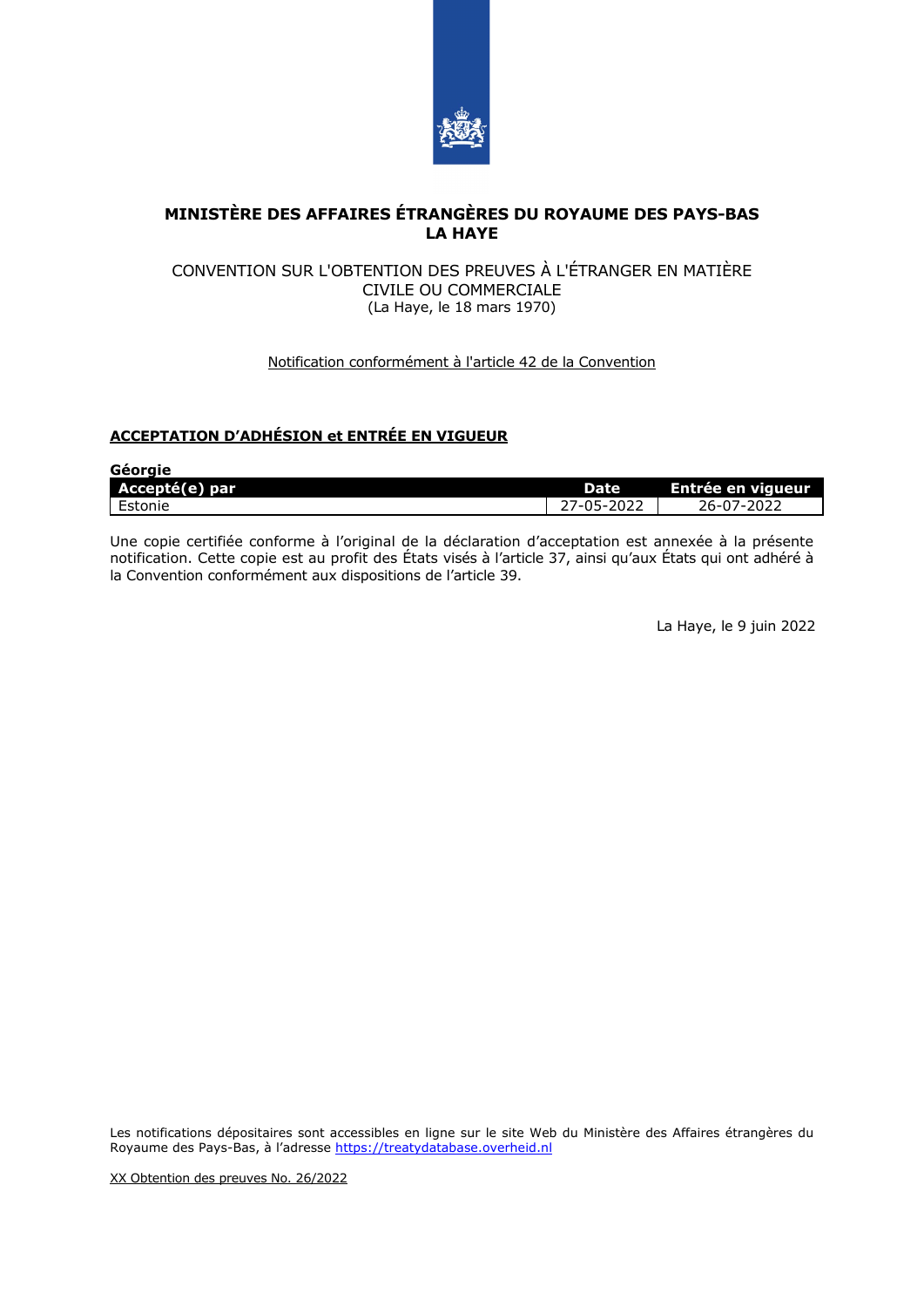

## **MINISTRY OF FOREIGN AFFAIRS OF THE KINGDOM OF THE NETHERLANDS THE HAGUE**

## CONVENTION ON THE TAKING OF EVIDENCE ABROAD IN CIVIL OR COMMERCIAL MATTERS (The Hague, 18 March 1970)

## Notification pursuant to Article 42 of the Convention

# **ACCEPTANCE OF ACCESSION and ENTRY INTO FORCE**

| Georgia            |                        |                         |
|--------------------|------------------------|-------------------------|
| <b>Accepted by</b> | Date                   | <b>Entry into force</b> |
| Estonia            | <sup>ን</sup> 7-05-2022 | 26-07-2022              |

A certified true copy of the declaration of acceptance is enclosed. This copy is on behalf of the States referred to in Article 37, and the States which have acceded to the Convention in accordance with Article 39.

The Hague, 9 June 2022

The Depositary Notifications are accessible on the website of the Ministry of Foreign Affairs of the Kingdom of the Netherlands at [https://treatydatabase.overheid.nl](https://treatydatabase.overheid.nl/)

XX Taking of Evidence No. 26/2022